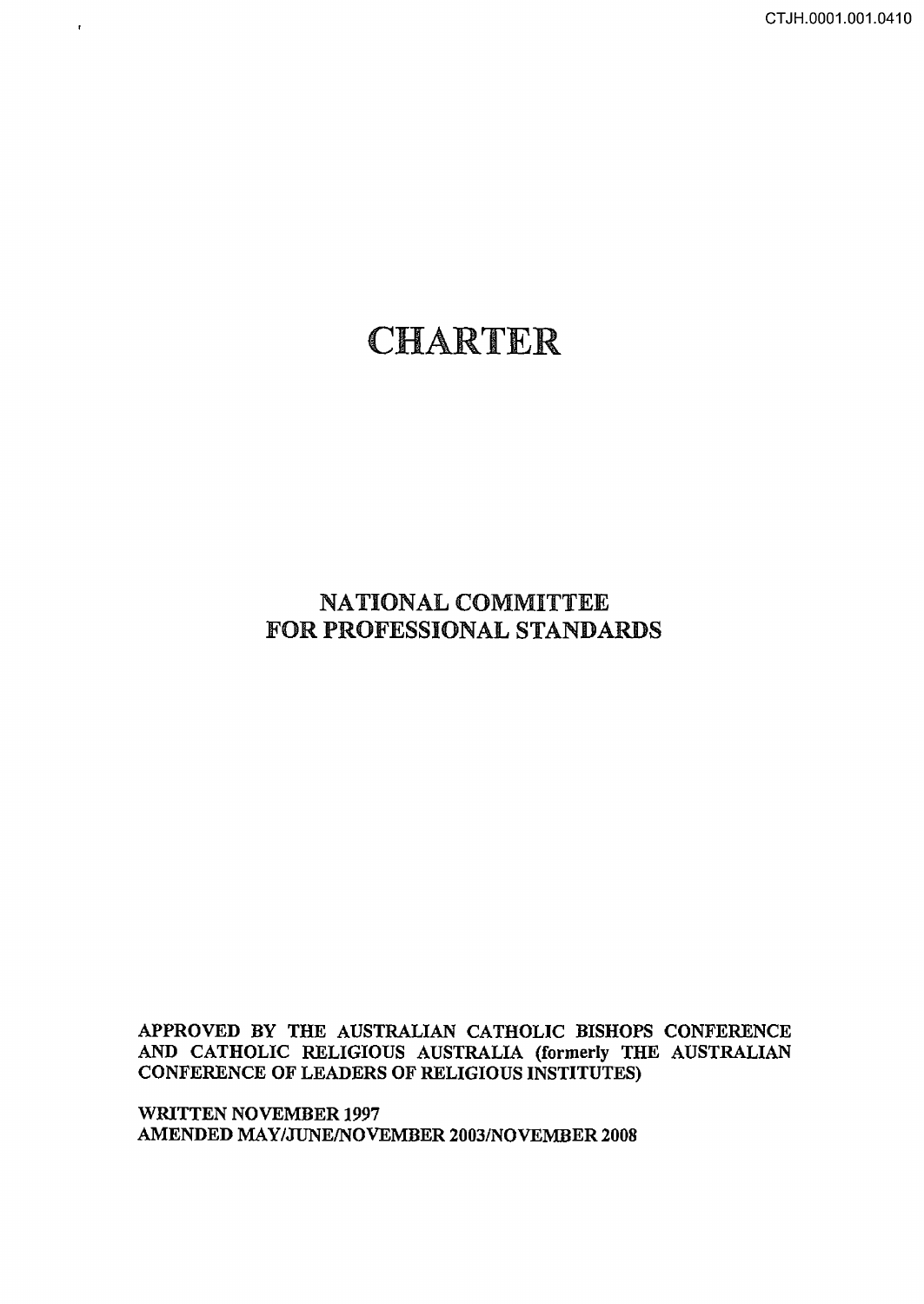## CHARTER

## NATIONAL COMMITTEE FOR PROFESSIONAL STANDARDS

#### 1. Preamble

- 1.1 The Australian Catholic Bishops Conference (ACBC) and the Catholic Religious Australia (CRA) formerly Australian Conference of Leaders of Religious Institutes (ACLRI)) have established the National Committee for Professional Standards (NCPS), entrusted with responsibility to assist their respective members in their efforts to respond to and prevent violations of professional standards. Included are issues related to sexual and physical abuse, sexual harassment, areas of adult boundary violations in the context of pastoral relationships and issues of professional misconduct, of clergy, religious, employees and volunteers of Church entities.
- 1.2 This Charter is designed to serve as a reference for ACBC and CRA, specifying matters pertaining to the governance, composition and activity ofNCPS.
- 1.3 Other Church entities, e.g. St. Vincent de Paul, may from time to time request approval from ACBC and CRA to align themselves with the NCPS for certain agreed protocols.

#### 2. Establishment

- 2.1 NCPS is a joint Committee of ACBC and CRA.
- 2.2 Assets ofNCPS, whether real or personal and including intellectual property, shall be jointly owned by ACBC and CRA in equal shares, which shall jointly in equal shares, but not severally, be responsible for all liabilities.
- 2.3 NCPS does not constitute a legal partnership between ACBC and CRA.
- 2.4 Any matters of dispute that may arise between ACBC and CRA concerning the NCPS or its activities shall be resolved by negotiation and failing such resolution by arbitration before an agreed arbitrator or one nominated by the President for the time being of the Law Society of New South Wales.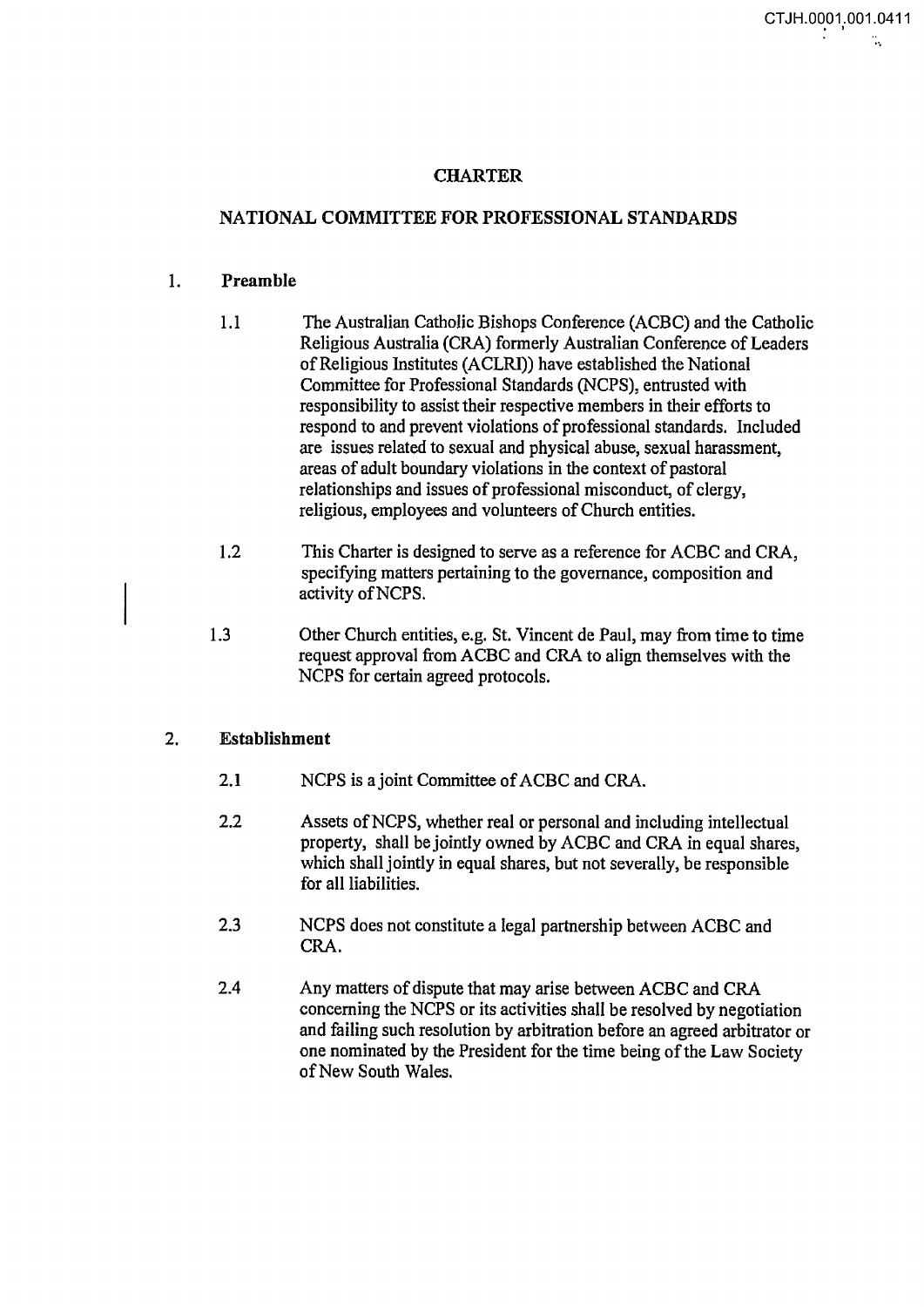2.5 All agreements between ACBC and CRA and all directions to or policies established for NCPS shall be in writing under the hand of the President of ACBC and the President of CRA.

## 3. Membership

- 3.1 NCPS shall comprise ten members who shall have equal status on the Committee whether they be clergy, religious or lay.
- 3.2 ACBC shall nominate two Bishops to NCPS and CRA shall nominate two religious, at least one of whom is a Congregational Leader. One Bishop and one religious Leader shall assume the roles of cochairpersons ofNCPS and shall rotate the exercise of this office in such manner as they agree.
- 3.3 The Co-Chairs ofNCPS shall, after wide consultation, including with the Presidents of the Conferences, appoint such other members as are necessary from time to time to make up the full membership of NCPS.
- 3.4 These members shall be men and women who have proven expertise in an area related to issues of the committee's concern and will be appointed for their skills and qualities and not as representatives of any particular group. One of these persons shall however be a representative of Catholic Church Insurances. The Committee has the opportunity to use consultants where additional and/or specific expertise is needed.
- 3.5 Members nominated by ACBC and CRA shall be appointed for terms determined by ACBC and CRA respectively, other members shall be nominated for terms not exceeding three years and not for a fourth consecutive term.
- 3.6 Members shall be appointed on the understanding that this is a contribution they make in service of the Church and without expectation of remuneration other than reimbursement of agreed expenses.

## 4. Mandate

The NCPS shall undertake the following tasks:

• Provide advice to ACBC and CRA and their respective members and other Church entities on all aspects of the formulation of policy regarding Professional Standards and the implementation of such policies.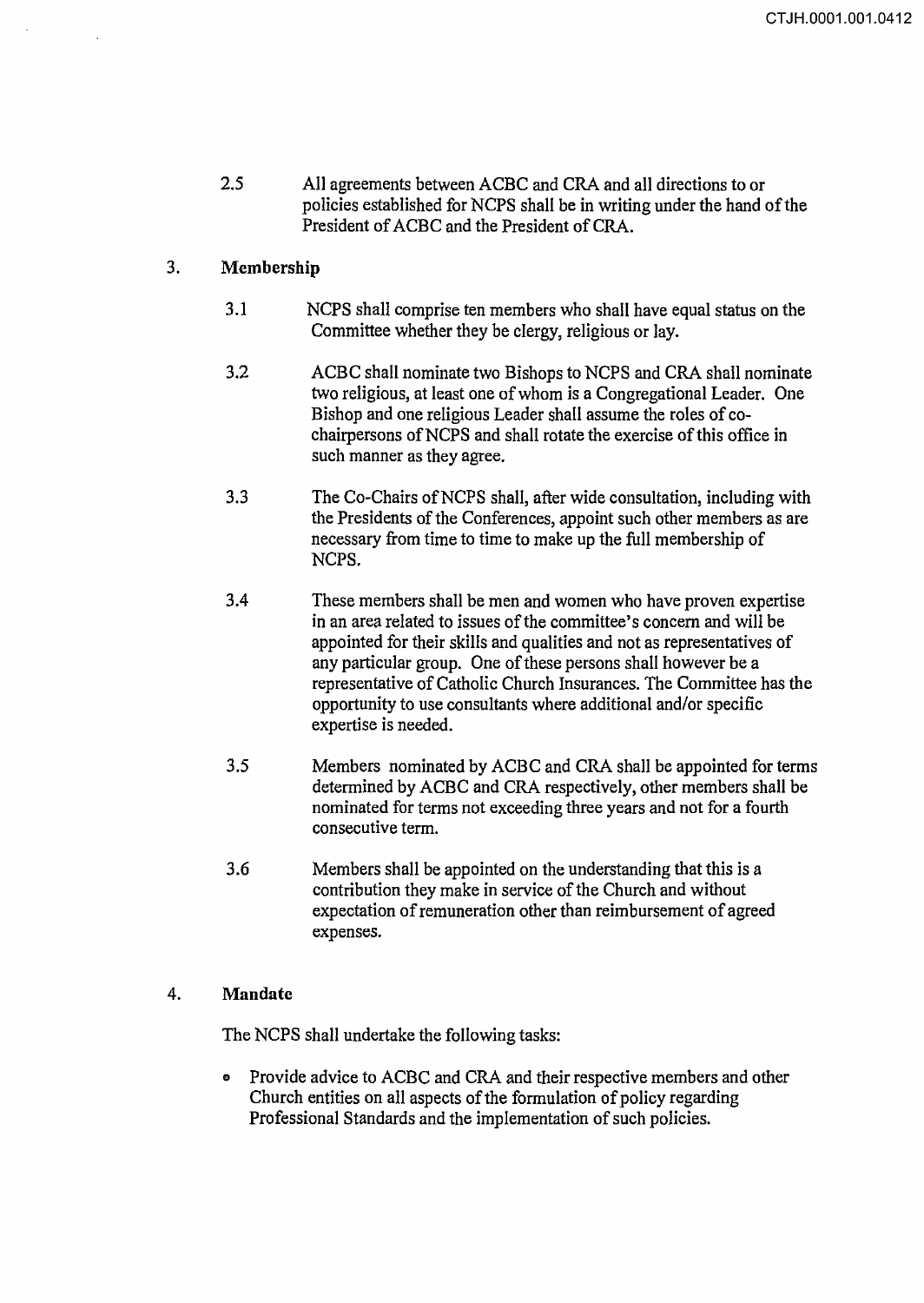..

- o Revise as necessary *Towards Healing* and present for consideration to ACBC and CRA other policy documents from time to time. For changes in policy, particulars of and the reasons for the changes must be presented to the ACBC and the CRA for their approval. For administrative changes the approval of NCPS shall be sufficient provided the matter is reported to the conferences. If there is any doubt about the nature of the changes they would be presented to the Conferences.
- o Implement *Towards Healing* and have oversight as to its operation working with the State Directors to promote national consistency.
- o Authorise, and/or conduct research, where appropriate, on aspects of professional standards relevant to the Catholic Church.
- Participate in consultations with similar committees in other denominations and in the broader Catholic Church..
- o Be responsible for a national treatment programme as outlined in the Pastoral Letter of April 1996 to treat those clergy and religious who suffer from psycho-sexual disorders.
- Provide on-going in-service training and support to members of Professional Standards Resource Groups (as noted in 3.8 of *Towards Healing).*
- Undertake such specific tasks as may be assigned to it from time to time by ACBC and CRA.

## 5. Executive Officer(s)

- 5.1 NCPS shall employ one or more executive officers.
- 5.2 The employment of executive officers shall be on such terms and conditions as is necessary for the proper fulfilment of assigned tasks.
- 5.3 The executive officer shall fulfil the duties set out in the contract of employment which shall include effective co-ordination of the activities of NCPS and its members and consultants; the maintenance of all documentation necessary for the effective operation of NCPS; the formulation of an agreed budget and the management of funds; preparation of annual audited accounts; liaison between ACBC, CRA, other Church entities and NCPS.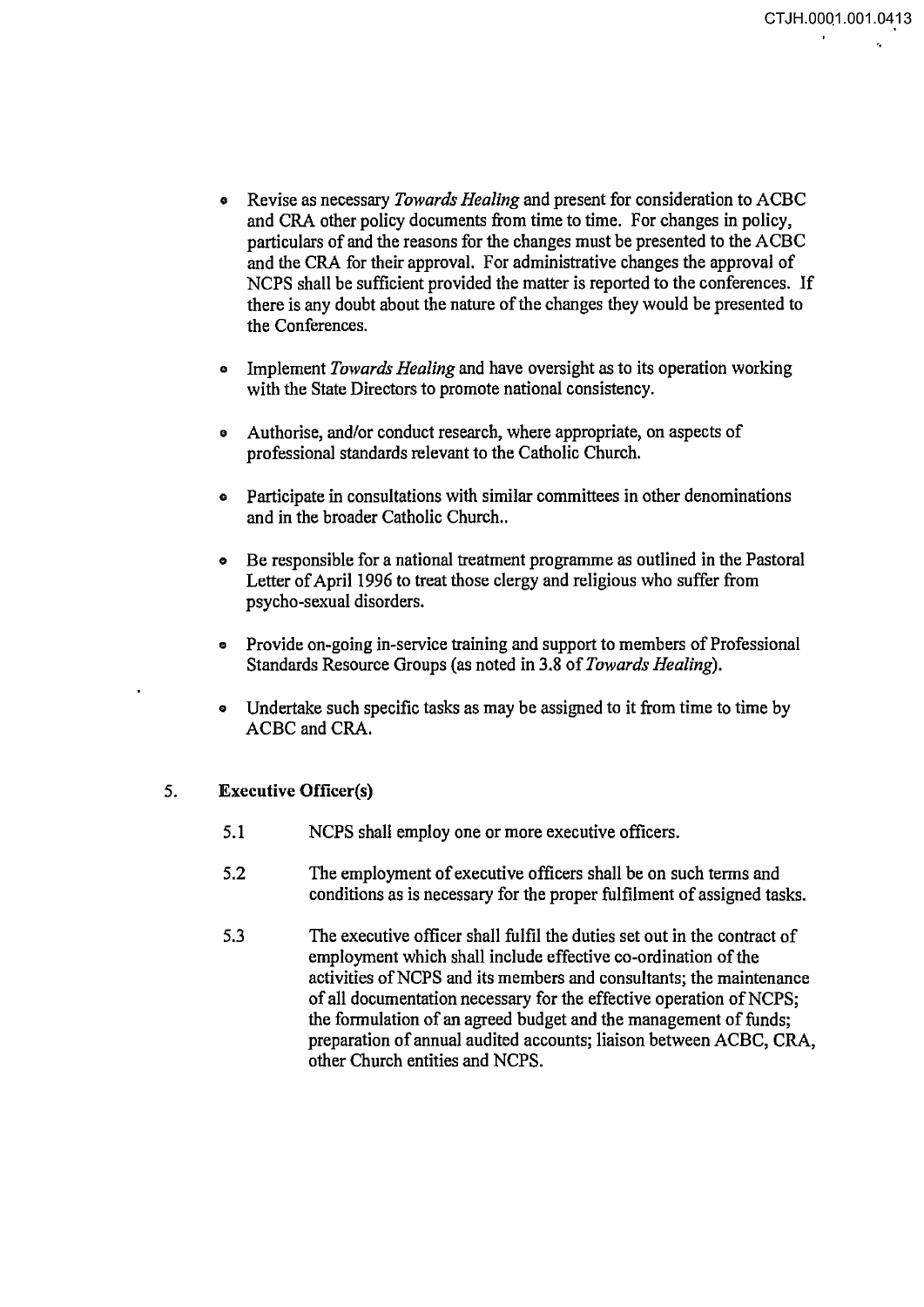- 5.4 The initial appointment of an executive officer shall be for a term not exceeding five years. A biennial appraisal shall be conducted. An executive officer may be re-appointed for further terms.
- 5.5 In accordance with any directives ofNCPS the executive officer shall be the usual public contact and media spokesperson for NCPS.

## 6. **Accountability**

- 6.1 NCPS shall provide a report to each plenary meeting of ACBC and CRA through their respective representatives and such other specific reports as may be required by ACBC or CRA from time to time.
- 6.2 NCPS shall propose an annual budget to ACBC and CRA which shall indicate all known and likely expenditure for the coming year. No commitments shall be entered into by NCPS that are likely to give rise to any significant deviation from the budget without prior specific authorisation from ACBC and CRA.
- 6.3 Any revenue received by NCPS shall be disclosed and taken into account in the annual budget.
- 6.4 At least every four years ACBC and CRA shall commission an independent review of the operations of NCPS.

## GUIDELINES/PROCEDURES

In pursuance of its Charter accepts the following responsibilities in the period beginning November 2008.

- 1. Continue to review and update the principles and procedures by which the Catholic Church in Australia responds to those who report abuse by church personnel *(Towards Healing).*
- 2. Continue to build up a list of principles and procedures for offering support and assistance to victims of abuse, including ways of addressing the spiritual impact of abuse.
- 3. Continue to build up a list of principles and suggestions for the support of other people (e.g. parents, family members) and communities (e.g. parish, school) affected by abuse.
- 4. Provide opportunities for on-going Professional development for leaders.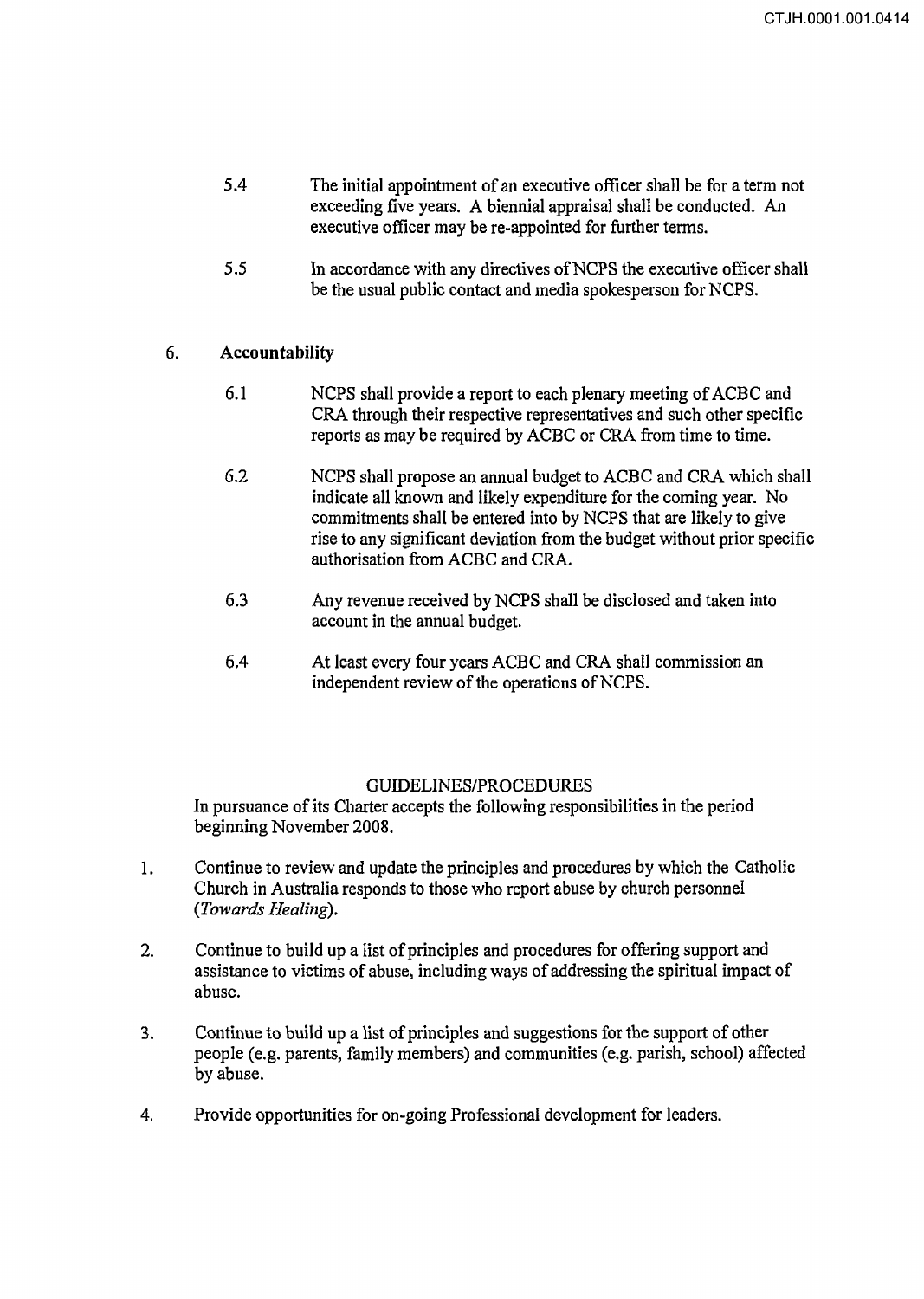- e Assist new Bishops and Leaders to respond to allegations of abuse according to the principles of *Towards Healing.*
- Support Bishops and Leaders with their on-going responsibilities in relation to offenders and those considered an "unacceptable risk'.
- 5. Support and liaise with the Professional Standards Resource Group in each State and work to ensure national consistency.
- 6. Investigate procedures to simplify the transfer of personnel between dioceses follows mandatory procedures. (TH 44.6 and TH 44.7)
- 7. Develop programmes to promote a positive and pro-active approach to Protection and Prevention,
	- preparing a Programme for Child Protection Sunday
	- introducing a risk management programme for Parishes in States where the Government has not mandated a course of action
- 8. Provide opportunities for on-going education on issues of abuse,
	- recognising the signs of abuse;
	- appreciating the seriousness of abuse;
	- putting preventive measures in place;
	- helping victims to move towards healing.
- 9. Continue to review the Principles and Standards for Catholic Clergy and Religious in Australia *(Integrity in Ministry),* and facilitate the preparation of Codes of Conduct for all persons employed, or appointed to voluntary positions, in the Catholic Church in Australia.
- 10. Ensure that the 'best practice' programs are available to Church authorities to treat those clergy and religious
	- who suffer from psychosexual or other disorders;
	- who self-refer for assistance with psychosexual or other concerns;
	- who are in need of a vocational or other assessment.
- 11. Be available, in consultation with Church authorities, to assist in maintaining effective practice in
	- the selection and formation of candidates for priesthood, religious life and church ministry

- the on-going formation and inservicing of those of pastoral ministry in the church..

12. Continue to study the implications for ministry of factors contributing to abuse, including

- the pathology of all abuse;